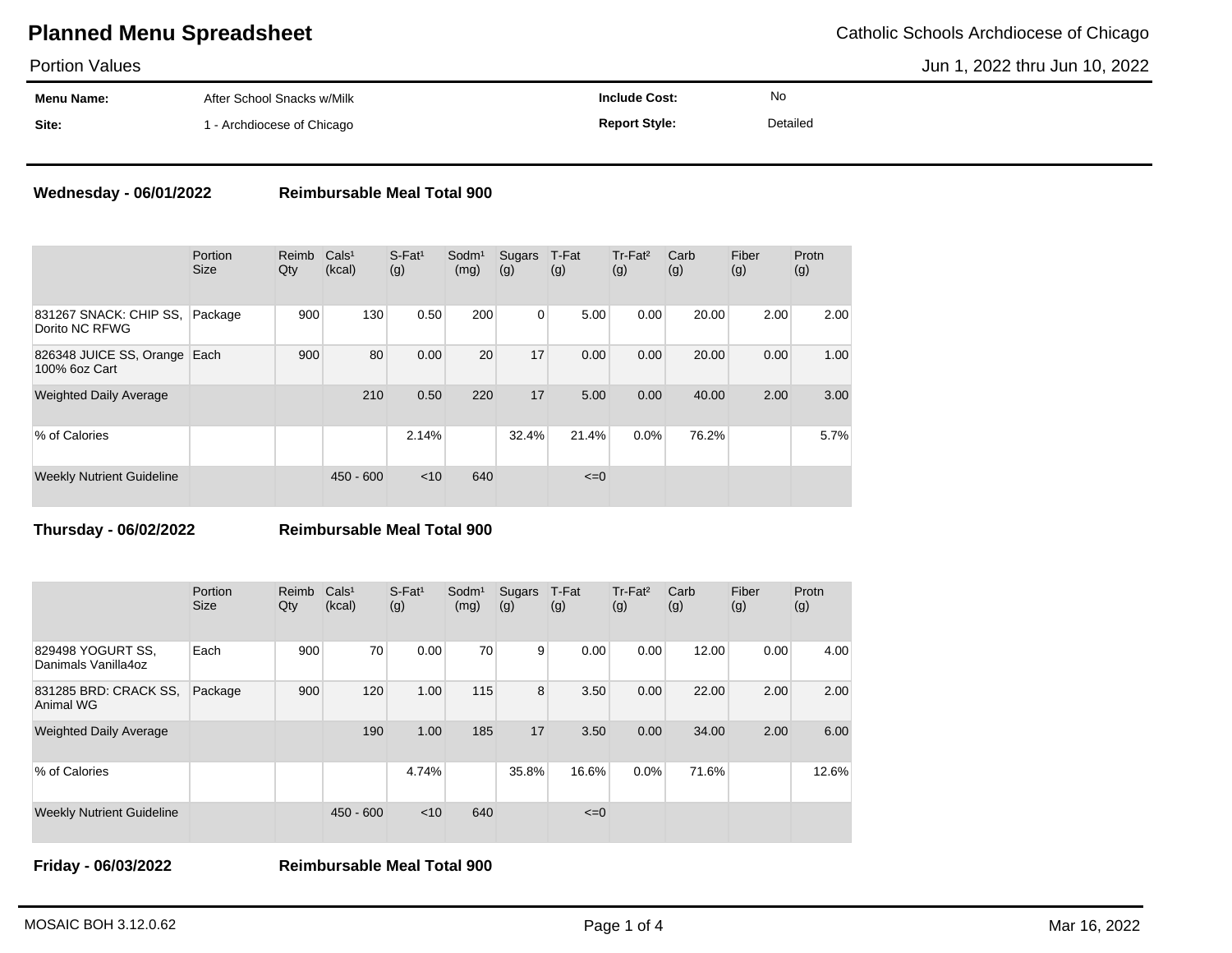# **Planned Menu Spreadsheet** Catholic Schools Archdiocese of Chicago

Jun 1, 2022 thru Jun 10, 2022

Portion Values

|                                          | Portion<br><b>Size</b> | Reimb<br>Qty | Cals <sup>1</sup><br>(kcal) | $S$ -Fat <sup>1</sup><br>(g) | Sodm <sup>1</sup><br>(mg) | Sugars<br>(g)  | T-Fat<br>(g) | $Tr-Fat2$<br>(g) | Carb<br>(g) | Fiber<br>(g) | Protn<br>(g) |
|------------------------------------------|------------------------|--------------|-----------------------------|------------------------------|---------------------------|----------------|--------------|------------------|-------------|--------------|--------------|
| 825953 BRD: CRACK SS,<br>GFishChd.75ozWG | Package                | 900          | 100                         | 0.50                         | 170                       | 0              | 4.00         | 0.00             | 14.00       | 1.00         | 2.00         |
| 833274 CHEESE, CH<br>STICK 1EA 1.0       | <b>Stick</b>           | 900          | 90                          | 4.50                         | 200                       | $\overline{0}$ | 7.00         | 0.00             | 0.00        | 0.00         | 7.00         |
| <b>Weighted Daily Average</b>            |                        |              | 190                         | 5.00                         | 370                       | 0              | 11.00        | 0.00             | 14.00       | 1.00         | 9.00         |
| % of Calories                            |                        |              |                             | 23.68%                       |                           | 0%             | 52.1%        | 0.0%             | 29.5%       |              | 18.9%        |
| <b>Weekly Nutrient Guideline</b>         |                        |              | $450 - 600$                 | $<$ 10                       | 640                       |                | $\leq=0$     |                  |             |              |              |

**Monday - 06/06/2022 Reimbursable Meal Total 450**

|                                                                     | Portion<br><b>Size</b> | Reimb<br>Qty | Cals <sup>1</sup><br>(kcal) | $S$ -Fat <sup>1</sup><br>(g) | Sodm <sup>1</sup><br>(mg) | Sugars<br>(g) | T-Fat<br>(g) | $Tr-Fat2$<br>(g) | Carb<br>(g) | Fiber<br>(g) | Protn<br>(g) |
|---------------------------------------------------------------------|------------------------|--------------|-----------------------------|------------------------------|---------------------------|---------------|--------------|------------------|-------------|--------------|--------------|
| 831305 BRD: MUF AP,<br>Blueb 2ozWG (1BG)                            | Muffin                 | 450          | 190                         | 2.00                         | 130                       | 16            | 6.00         | 0.00             | 30.00       | 2.00         | 3.00         |
| 900012 MILK SS, 1%<br><b>WHITE 8 FLOZ - PRAIRIE</b><br><b>FARMS</b> | Carton                 | 450          | 100                         | 1.50                         | 120                       | 11            | 2.50         | 0.00             | 11.00       | 0.00         | 8.00         |
| <b>Weighted Daily Average</b>                                       |                        |              | 290                         | 3.50                         | 250                       | 27            | 8.50         | 0.00             | 41.00       | 2.00         | 11.00        |
| % of Calories                                                       |                        |              |                             | 10.86%                       |                           | 37.2%         | 26.4%        | 0.0%             | 56.6%       |              | 15.2%        |
| <b>Weekly Nutrient Guideline</b>                                    |                        |              | $450 - 600$                 | $<$ 10                       | 640                       |               | $\leq=0$     |                  |             |              |              |

**Tuesday - 06/07/2022 Reimbursable Meal Total 450**

|                                    | <b>Portion</b><br><b>Size</b> | Reimb<br>Qtv | Cals <sup>1</sup><br>(kcal) | $S$ -Fat <sup>1</sup><br>(g) | Sodm <sup>1</sup><br>(mg) | Sugars T-Fat<br>(g) | (g)  | $Tr-Fat2$<br>(g) | Carb<br>(g) | Fiber<br>(g) | Protn<br>(g) |
|------------------------------------|-------------------------------|--------------|-----------------------------|------------------------------|---------------------------|---------------------|------|------------------|-------------|--------------|--------------|
| 831289 BRD: CRACK SS,<br>Chz-It WG | Package                       | 450          | 100                         | 1.00                         | 150                       | 0                   | 3.50 | 0.00             | 14.00       | 1.00         | 2.00         |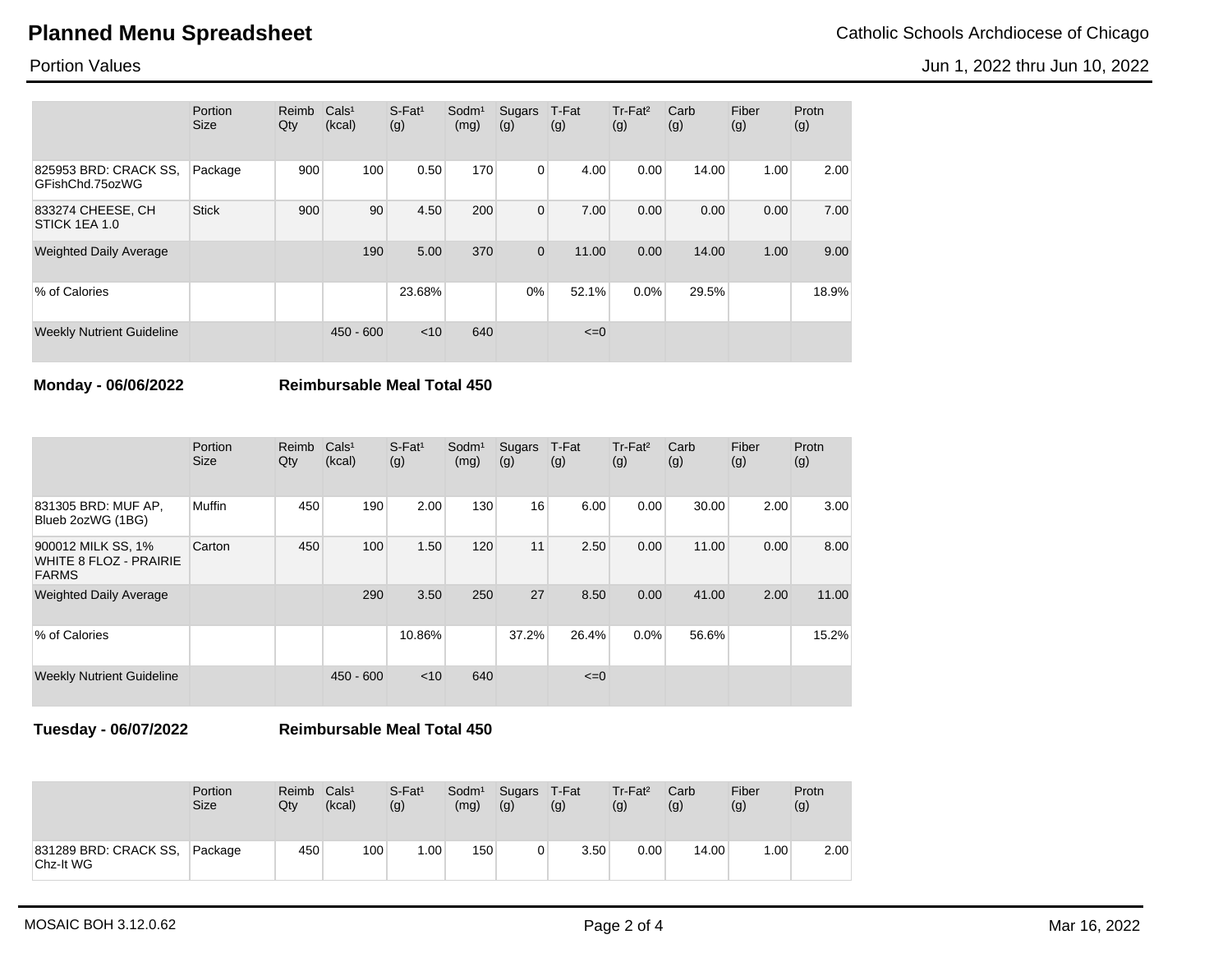# **Planned Menu Spreadsheet** Catholic Schools Archdiocese of Chicago

Jun 1, 2022 thru Jun 10, 2022

Portion Values

|                                          | Portion<br><b>Size</b> | Reimb<br>Qty | Cals <sup>1</sup><br>(kcal) | $S$ -Fat <sup>1</sup><br>(g) | Sodm <sup>1</sup><br>(mg) | Sugars<br>(g) | T-Fat<br>(g) | Tr-Fat <sup>2</sup><br>(g) | Carb<br>(g) | Fiber<br>(g) | Protn<br>(g) |
|------------------------------------------|------------------------|--------------|-----------------------------|------------------------------|---------------------------|---------------|--------------|----------------------------|-------------|--------------|--------------|
| 826341 JUICE SS, Frt Bld<br>100% 6oz Crt | Each                   | 450          | 90                          | 0.00                         | 20                        | 19            | 0.00         | 0.00                       | 21.00       | 0.00         | 0.00         |
| <b>Weighted Daily Average</b>            |                        |              | 190                         | 1.00                         | 170                       | 19            | 3.50         | 0.00                       | 35.00       | 1.00         | 2.00         |
| % of Calories                            |                        |              |                             | 4.74%                        |                           | 40.0%         | 16.6%        | 0.0%                       | 73.7%       |              | 4.2%         |
| <b>Weekly Nutrient Guideline</b>         |                        |              | $450 - 600$                 | < 10                         | 640                       |               | $\leq=0$     |                            |             |              |              |

**Wednesday - 06/08/2022 Reimbursable Meal Total 450**

|                                                                     | Portion<br><b>Size</b> | Reimb<br>Qty | Cals <sup>1</sup><br>(kcal) | $S$ -Fat <sup>1</sup><br>(g) | Sodm <sup>1</sup><br>(mg) | Sugars<br>(g)  | T-Fat<br>(g) | Tr-Fat <sup>2</sup><br>(g) | Carb<br>(g) | Fiber<br>(g) | Protn<br>(g) |
|---------------------------------------------------------------------|------------------------|--------------|-----------------------------|------------------------------|---------------------------|----------------|--------------|----------------------------|-------------|--------------|--------------|
| 831720 BRD: CRACK SS,<br>Bear GrhmCinnWG                            | Package                | 450          | 120                         | 0.00                         | 115                       | $\overline{7}$ | 4.00         | 0.00                       | 20.00       | 1.00         | 2.00         |
| 900012 MILK SS, 1%<br><b>WHITE 8 FLOZ - PRAIRIE</b><br><b>FARMS</b> | Carton                 | 450          | 100                         | 1.50                         | 120                       | 11             | 2.50         | 0.00                       | 11.00       | 0.00         | 8.00         |
| <b>Weighted Daily Average</b>                                       |                        |              | 220                         | 1.50                         | 235                       | 18             | 6.50         | 0.00                       | 31.00       | 1.00         | 10.00        |
| % of Calories                                                       |                        |              |                             | 6.14%                        |                           | 32.7%          | 26.6%        | 0.0%                       | 56.4%       |              | 18.2%        |
| <b>Weekly Nutrient Guideline</b>                                    |                        |              | $450 - 600$                 | < 10                         | 640                       |                | $\leq=0$     |                            |             |              |              |

**Thursday - 06/09/2022 Reimbursable Meal Total 450**

|                                          | <b>Portion</b><br><b>Size</b> | Reimb<br>Qty | Cals <sup>1</sup><br>(kcal) | $S$ -Fat <sup>1</sup><br>(g) | Sodm <sup>1</sup><br>(mg) | Sugars T-Fat<br>(g) | (g)              | Tr-Fat <sup>2</sup><br>(g) | Carb<br>(g) | Fiber<br>(g) | Protn<br>(g) |
|------------------------------------------|-------------------------------|--------------|-----------------------------|------------------------------|---------------------------|---------------------|------------------|----------------------------|-------------|--------------|--------------|
| 825962 BRD: CRACK SS,<br>GFishPrtz .75oz | Package                       | 450          | 90                          | 0.00                         | 200                       | 0                   | .50 <sub>1</sub> | 0.00                       | 16.00       | 1.00         | 2.00         |

MOSAIC BOH 3.12.0.62 Mar 16, 2022